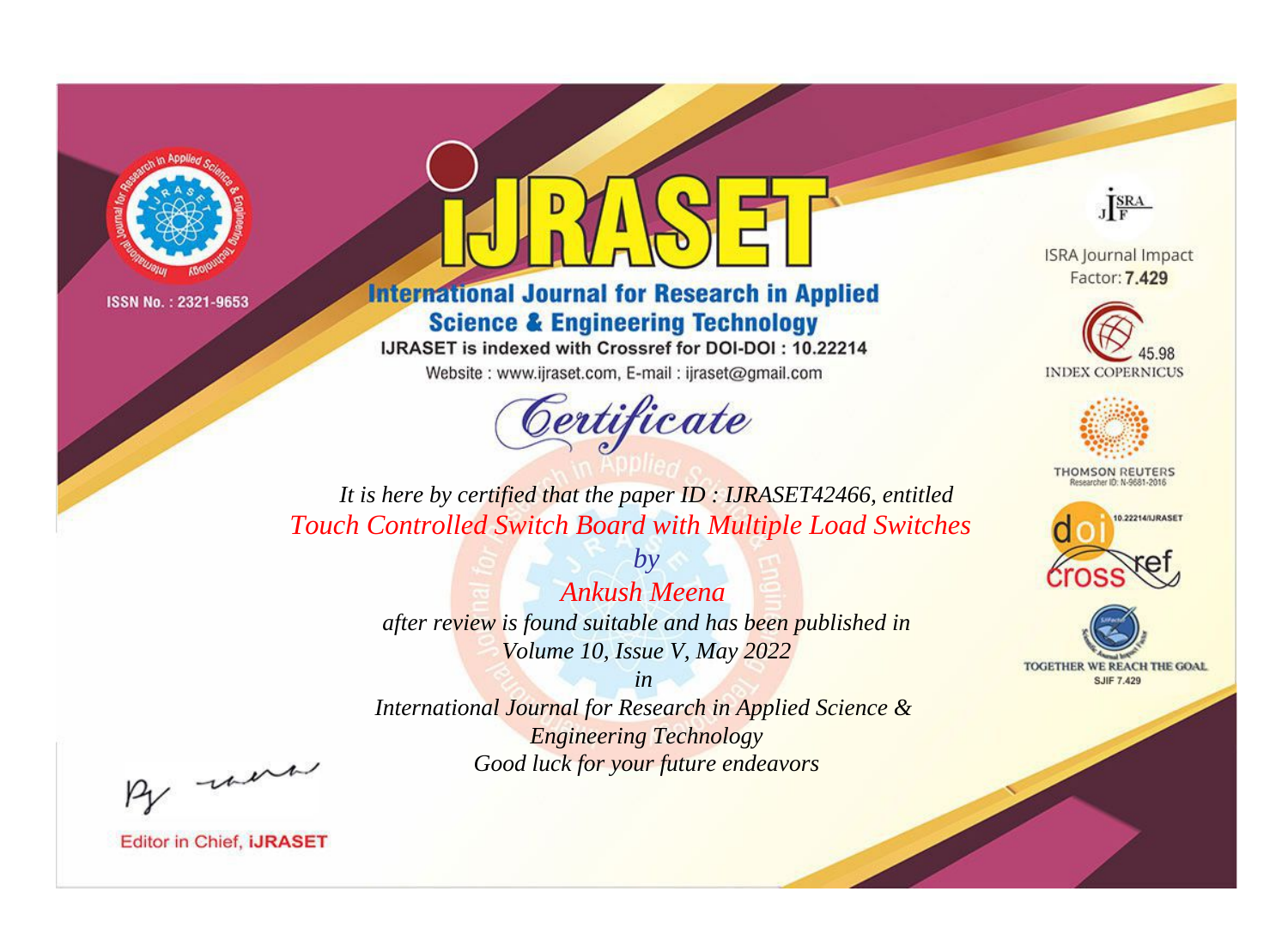



**International Journal for Research in Applied Science & Engineering Technology** 

IJRASET is indexed with Crossref for DOI-DOI: 10.22214

Website: www.ijraset.com, E-mail: ijraset@gmail.com



JERA

**ISRA Journal Impact** Factor: 7.429





**THOMSON REUTERS** 



TOGETHER WE REACH THE GOAL **SJIF 7.429** 

*It is here by certified that the paper ID : IJRASET42466, entitled Touch Controlled Switch Board with Multiple Load Switches*

> *by Arpit Gangwal after review is found suitable and has been published in Volume 10, Issue V, May 2022*

> > *in*

*International Journal for Research in Applied Science & Engineering Technology Good luck for your future endeavors*

By morn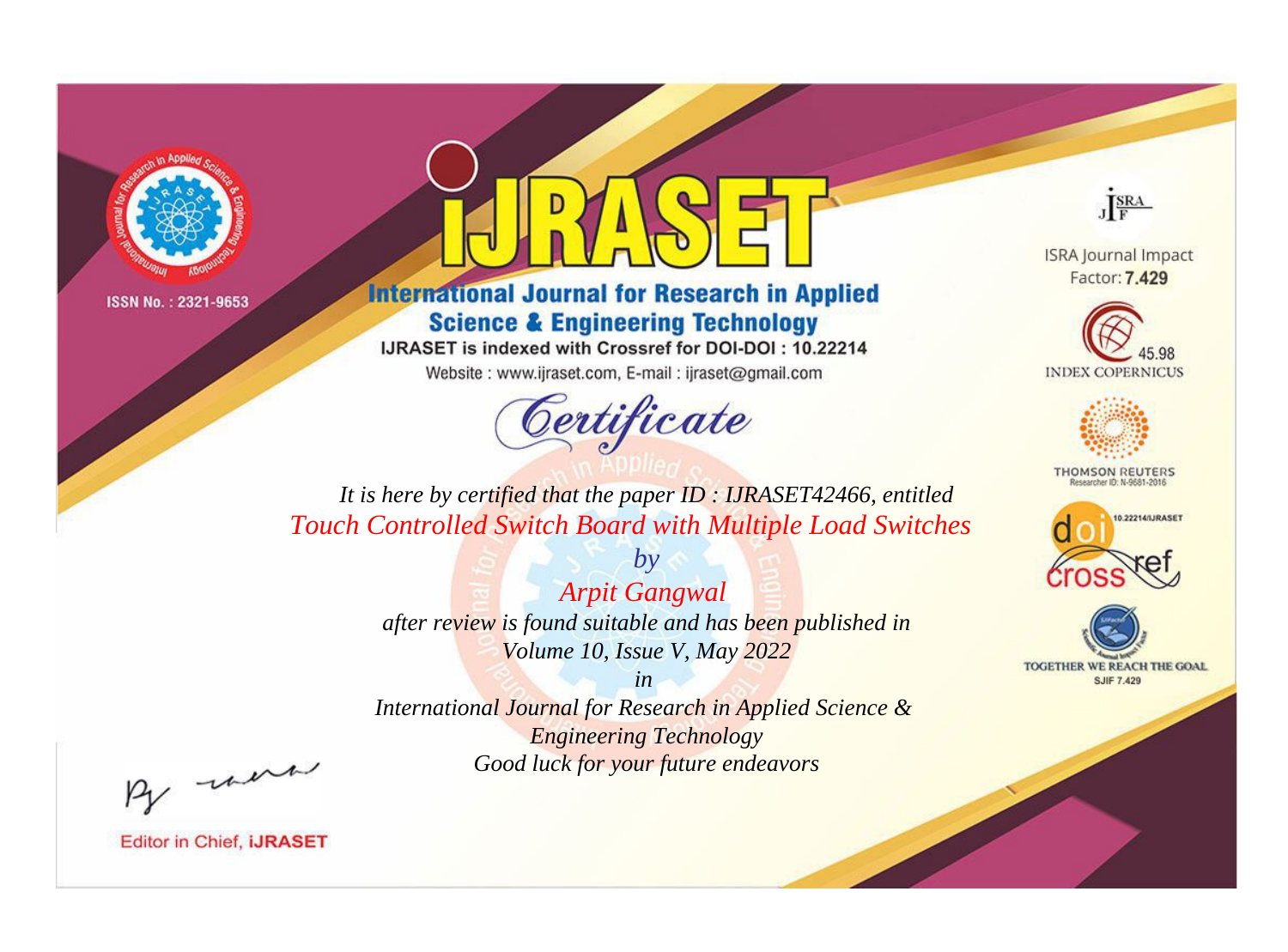



**International Journal for Research in Applied Science & Engineering Technology** 

IJRASET is indexed with Crossref for DOI-DOI: 10.22214

Website: www.ijraset.com, E-mail: ijraset@gmail.com



JERA

**ISRA Journal Impact** Factor: 7.429





**THOMSON REUTERS** 



TOGETHER WE REACH THE GOAL **SJIF 7.429** 

*It is here by certified that the paper ID : IJRASET42466, entitled Touch Controlled Switch Board with Multiple Load Switches*

> *by Himanshu Vijay after review is found suitable and has been published in Volume 10, Issue V, May 2022*

> > *in*

*International Journal for Research in Applied Science & Engineering Technology Good luck for your future endeavors*

By morn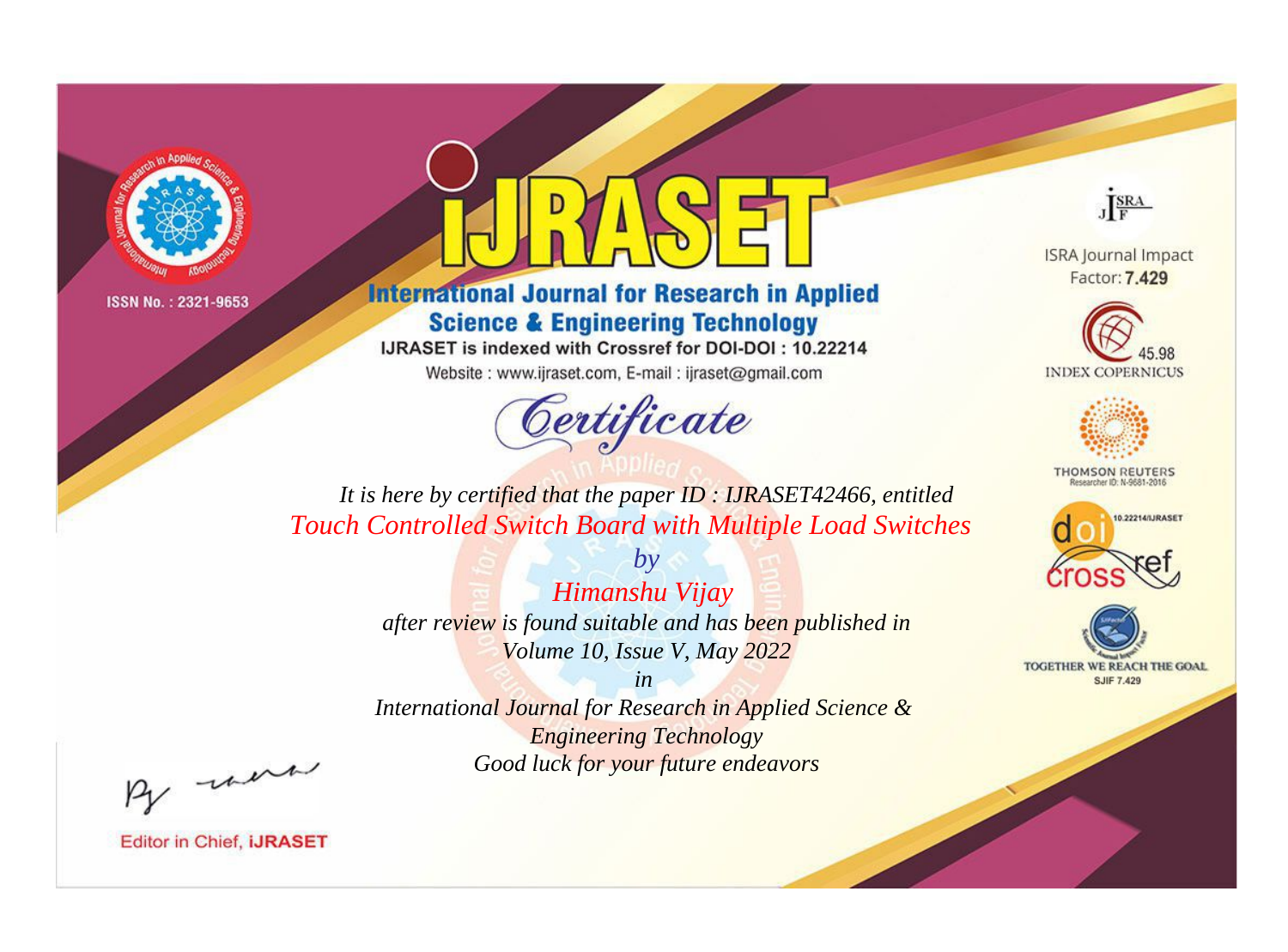



**International Journal for Research in Applied Science & Engineering Technology** 

IJRASET is indexed with Crossref for DOI-DOI: 10.22214

Website: www.ijraset.com, E-mail: ijraset@gmail.com



JERA

**ISRA Journal Impact** Factor: 7.429





**THOMSON REUTERS** 



TOGETHER WE REACH THE GOAL **SJIF 7.429** 

*It is here by certified that the paper ID : IJRASET42466, entitled Touch Controlled Switch Board with Multiple Load Switches*

> *by Chetan Prajapat after review is found suitable and has been published in Volume 10, Issue V, May 2022*

> > *in*

*International Journal for Research in Applied Science & Engineering Technology Good luck for your future endeavors*

By morn